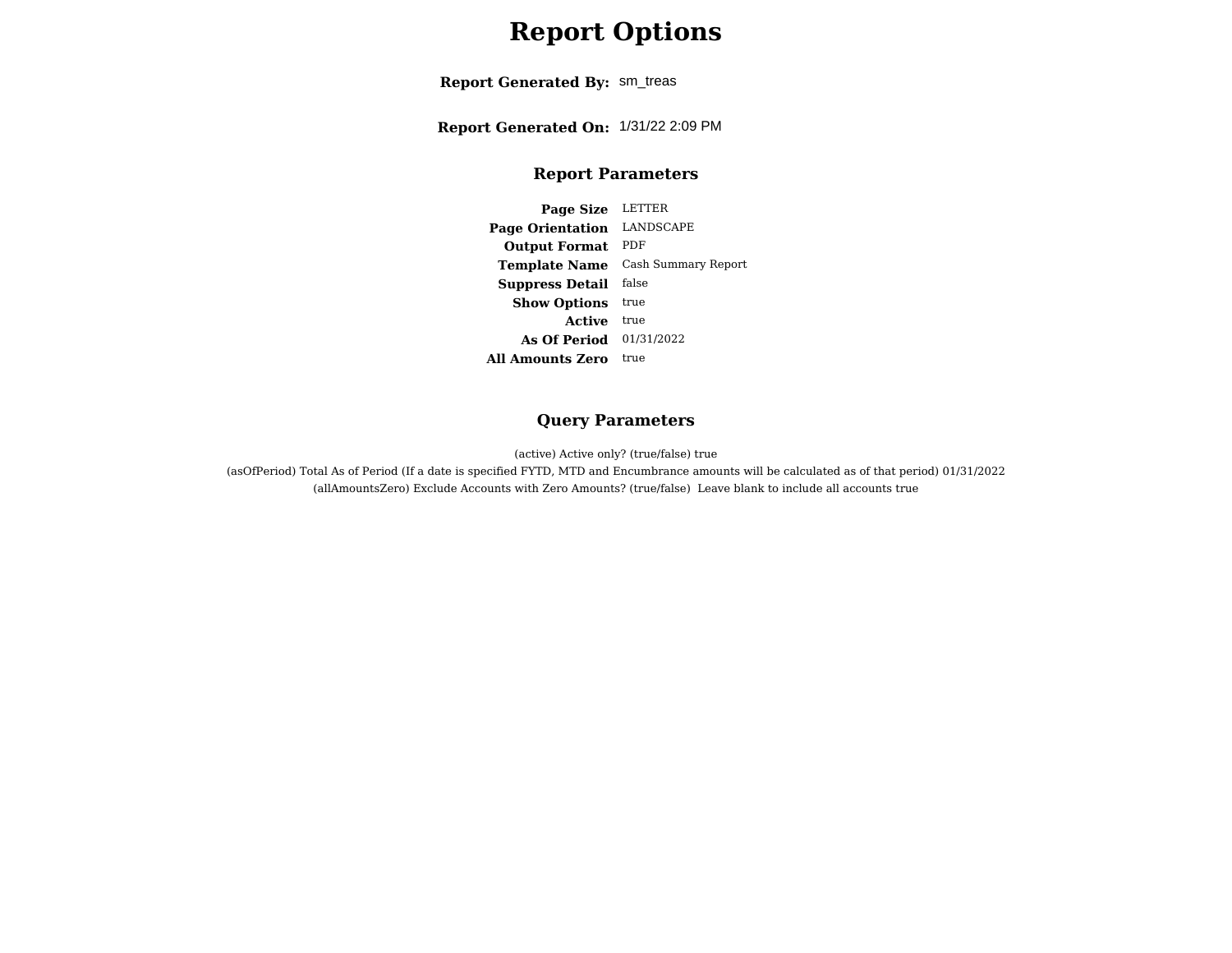## **ST. MARYS CITY SCHOOLS**

## **Cash Summary Report**

| <b>Full Account</b><br>Code | <b>Description</b>                                      | <b>Initial Cash</b> | <b>MTD Received</b> | <b>FYTD Received</b> | <b>MTD Expended</b> | <b>FYTD Expended</b> | <b>Fund Balance</b>                                                                                                | <b>Encumbrance</b> | Unencumbered<br><b>Balance</b> |
|-----------------------------|---------------------------------------------------------|---------------------|---------------------|----------------------|---------------------|----------------------|--------------------------------------------------------------------------------------------------------------------|--------------------|--------------------------------|
| 001-0000                    | <b>GENERAL FUND</b>                                     |                     |                     |                      |                     |                      | $$7,321,118.07$ $$3,412,243.60$ $$15,231,387.57$ $$1,474,455.26$ $$11,724,283.81$ $$10,828,221.83$ $$1,951,561.13$ |                    | \$8,876,660.70                 |
| 002-9010                    | <b>BOND RETIREMENT - 2008</b><br><b>SERIES</b>          | 2,580,538.68        | 151.12              | 742,387.66           | 0.00                | 1,349,923.84         | 1,973,002.50                                                                                                       | 297,552.00         | 1,675,450.50                   |
| 003-0000                    | PERMANENT IMPROVEMENT                                   | 630,220.23          | 45.41               | 125,341.69           | 0.00                | 478,958.37           | 276.603.55                                                                                                         | 251,491.77         | 25,111.78                      |
| 003-9016                    | PERM IMPROVE RESERVE ACCT                               | 323,515.25          | 0.00                | 0.00                 | 7,296.95            | 14,593.90            | 308,921.35                                                                                                         | 7,296.95           | 301,624.40                     |
| 004-9010                    | <b>BUILDING</b>                                         | 409,183.47          | 26.13               | 189.13               | 4,385.84            | 72,618.76            | 336,753.84                                                                                                         | 0.00               | 336,753.84                     |
| 006-0000                    | <b>FOOD SERVICE</b>                                     | 369.853.99          | 128,915.56          | 1,140,643.54         | 104,143.68          | 811,587.25           | 698,910.28                                                                                                         | 335,031.51         | 363,878.77                     |
| 007-9003                    | SPECIAL TRUST - PRIMARY<br><b>SCHOOL</b>                | 3,554.33            | 0.27                | 117.07               | 0.00                | 177.96               | 3,493.44                                                                                                           | 0.00               | 3,493.44                       |
| 007-9004                    | SPECIAL TRUST - MIDDLE<br><b>SCHOOL</b>                 | 384.55              | 0.00                | 90.30                | 0.00                | 415.40               | 59.45                                                                                                              | 216.67             | (157.22)                       |
| 007-9007                    | <b>SPECIAL TRUST -</b><br><b>INTERMEDIATE SCHOOL</b>    | 65.80               | 0.01                | 99.55                | 0.00                | 80.00                | 85.35                                                                                                              | 220.16             | (134.81)                       |
| 007-9008                    | SPECIAL TRUST - MEMORIAL<br>HIGH SCHOOL                 | 1,173.53            | 0.15                | 1,294.93             | 0.00                | 559.17               | 1,909.29                                                                                                           | 1,250.00           | 659.29                         |
| 014-9013                    | ROTARY-INTERNAL SERV-<br><b>LOCKER FUND</b>             | 3,930.64            | 0.00                | 0.00                 | 0.00                | 389.95               | 3,540.69                                                                                                           | 0.00               | 3,540.69                       |
| 014-9016                    | ROTARY-INTERNAL SERV-8TH<br><b>GRADE FIELD TRIP</b>     | 17,246.69           | 0.00                | 6,306.00             | 6,672.00            | 6,672.00             | 16,880.69                                                                                                          | 0.00               | 16,880.69                      |
| 018-9003                    | PUBLIC SCHOOL SUPPORT -<br>PRIMARY BUILDING             | 4,238.35            | 92.65               | 8,929.37             | 0.00                | 5,949.94             | 7,217.78                                                                                                           | 0.00               | 7,217.78                       |
| 018-9004                    | PUBLIC SCHOOL SUPPORT -<br>MIDDLE SCHOOL                | 7,782.31            | 591.60              | 4,054.89             | 2,800.50            | 3,935.91             | 7,901.29                                                                                                           | 866.67             | 7,034.62                       |
| 018-9007                    | PUBLIC SCHOOL SUPPORT -<br><b>INTERMEDIATE SCHOOL</b>   | 12,705.50           | 1.13                | 1,359.84             | 0.00                | (708.14)             | 14,773.48                                                                                                          | 705.57             | 14,067.91                      |
| 018-9008                    | PUBLIC SCHOOL SUPPORT-<br>HIGH SCHOOL BUILDING          | 1,028.22            | 0.16                | 1,310.68             | 35.00               | 249.84               | 2,089.06                                                                                                           | 800.00             | 1,289.06                       |
| 018-9010                    | PUBLIC SCHOOL SUPPORT-<br>SUPERINTENDENT'S FUND         | 7,140.79            | 27.56               | 1,406.00             | 91.61               | 604.47               | 7,942.32                                                                                                           | 745.88             | 7,196.44                       |
| 018-9011                    | PUBLIC SCHOOL SUPPORT -<br><b>HS/MS I-READS PROGRAM</b> | 1,388.08            | 0.11                | 0.72                 | 0.00                | 0.00                 | 1,388.80                                                                                                           | 0.00               | 1,388.80                       |
| 019-9021                    | OTHER GRANTS - GEN YOUTH                                | 0.00                | 0.00                | 2.000.00             | 0.00                | 2,000.00             | 0.00                                                                                                               | 0.00               | 0.00                           |
| 034-9010                    | CLASSROOM FAC. MAINT.                                   | 641,986.24          | 0.00                | 64,973.50            | 16,899.44           | 109.719.37           | 597,240.37                                                                                                         | 22,117.35          | 575.123.02                     |
| 070-0000                    | <b>CAPITAL PROJ</b>                                     | 65,559.50           | 7,831.27            | 76,449.14            | (70.00)             | 130,596.23           | 11,412.41                                                                                                          | 23.00              | 11,389.41                      |
| 200-9111                    | <b>ART CLUB</b>                                         | 1,207.85            | 0.00                | 80.00                | 0.00                | 0.00                 | 1,287.85                                                                                                           | 105.00             | 1,182.85                       |
| 200-9113                    | <b>THESPIANS</b>                                        | 9,946.29            | 150.00              | 150.00               | 7.50                | 2,624.50             | 7,471.79                                                                                                           | 2,000.00           | 5,471.79                       |
| 200-9117                    | <b>SCIENCE CLUB</b>                                     | 294.00              | 0.00                | 0.00                 | 0.00                | 0.00                 | 294.00                                                                                                             | 0.00               | 294.00                         |
| 200-9128                    | <b>SPANISH CLUB</b>                                     | 517.27              | 0.00                | 0.00                 | 0.00                | 0.00                 | 517.27                                                                                                             | 0.00               | 517.27                         |
| 200-9130                    | <b>BAND</b>                                             | 4,488.20            | 0.00                | 1,317.89             | 44.07               | 751.31               | 5,054.78                                                                                                           | 2,636.74           | 2,418.04                       |
| 200-9138                    | <b>CHOIR</b>                                            | 1,455.00            | 150.00              | 250.00               | 0.00                | 0.00                 | 1,705.00                                                                                                           | 0.00               | 1,705.00                       |
| 200-9139                    | GLITTER-N-GOLD                                          | 1,216.35            | 0.00                | 95.00                | 0.00                | 0.00                 | 1,311.35                                                                                                           | 0.00               | 1,311.35                       |
| 200-9141                    | NATIONAL HONOR SOCIETY                                  | 13,763.43           | 0.00                | 13,184.00            | (8,170.00)          | 1,240.06             | 25,707.37                                                                                                          | 28,418.44          | (2,711.07)                     |
| 200-9308                    | <b>DECA CONCESSIONS</b>                                 | 0.00                | 18,888.49           | 53,486.02            | 4,714.11            | 41,759.33            | 11,726.69                                                                                                          | 24,598.78          | (12,872.09)                    |
| 200-9309                    | <b>DECA STORE</b>                                       | 1,648.34            | 0.00                | 1,000.00             | 44.68               | 921.61               | 1,726.73                                                                                                           | 5,078.39           | (3,351.66)                     |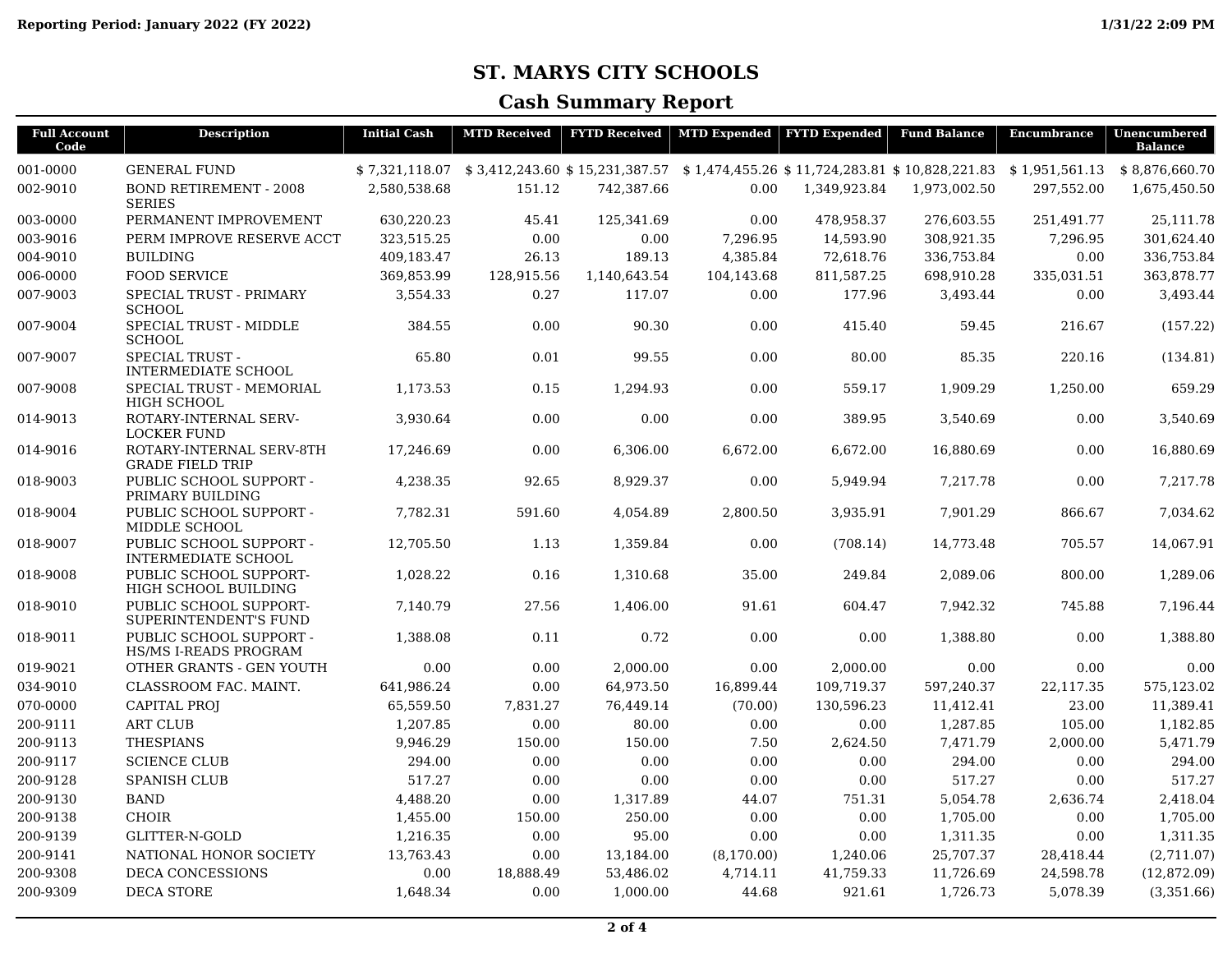## **ST. MARYS CITY SCHOOLS**

## **Cash Summary Report**

| <b>Full Account</b><br>Code | <b>Description</b>                           | <b>Initial Cash</b> | <b>MTD Received</b> |             | <b>FYTD Received</b>   MTD Expended   FYTD Expended |             | <b>Fund Balance</b> | <b>Encumbrance</b> | Unencumbered<br><b>Balance</b> |
|-----------------------------|----------------------------------------------|---------------------|---------------------|-------------|-----------------------------------------------------|-------------|---------------------|--------------------|--------------------------------|
| 200-9310                    | <b>DECA</b>                                  | \$13,283.13         | \$8,106.00          | \$40,375.89 | \$2,770.41                                          | \$28,938.27 | \$24,720.75         | \$6,595.00         | \$18,125.75                    |
| 200-9330                    | <b>FFA</b>                                   | 34,126.81           | 25.00               | 29,354.64   | 234.33                                              | 21,158.19   | 42,323.26           | 7,253.94           | 35,069.32                      |
| 200-9350                    | FELLOWSHIP OF CHRISTIAN<br><b>ATHELETES</b>  | 1,288.24            | 0.00                | 490.00      | 0.00                                                | 275.00      | 1,503.24            | 0.00               | 1,503.24                       |
| 200-9395                    | INDUSTRIAL TECHNOLOGY<br><b>CLUB</b>         | 2,905.66            | 73.56               | 205.77      | 0.00                                                | 0.00        | 3,111.43            | 0.00               | 3,111.43                       |
| 200-9553                    | <b>CHEERLEADERS</b>                          | 14,082.69           | 0.00                | 6,892.89    | 0.00                                                | 4,157.51    | 16,818.07           | 862.65             | 15,955.42                      |
| 200-9590                    | WEIGHT TRAINING CLUB                         | 4,202.00            | 0.00                | 0.00        | 0.00                                                | 0.00        | 4,202.00            | 0.00               | 4,202.00                       |
| 200-9610                    | STUDENT COUNCIL                              | 8,088.20            | 0.00                | 1,955.76    | 0.00                                                | 426.70      | 9,617.26            | 1,260.93           | 8,356.33                       |
| 200-9635                    | <b>FRIENDS OF RACHEL</b>                     | 1,978.03            | 0.00                | 0.00        | 0.00                                                | 0.00        | 1,978.03            | 0.00               | 1,978.03                       |
| 200-9637                    | <b>GATEKEEPERS</b>                           | 319.97              | 30.00               | 30.00       | 0.00                                                | 51.99       | 297.98              | 147.90             | 150.08                         |
| 200-9639                    | <b>INTERACT</b>                              | 550.00              | 0.00                | 0.00        | 0.00                                                | 0.00        | 550.00              | 0.00               | 550.00                         |
| 200-9640                    | <b>ELECTRONIC</b><br><b>COMMUNICATIONS</b>   | 78.17               | 0.00                | 0.00        | 0.00                                                | 0.00        | 78.17               | 0.00               | 78.17                          |
| 200-9680                    | <b>MIRROR YEARBOOK</b>                       | 8,590.15            | 190.00              | 5,295.00    | 0.00                                                | 2,256.56    | 11,628.59           | 400.00             | 11,228.59                      |
| 200-9720                    | <b>CLASS OF 2020</b>                         | 190.00              | 0.00                | 0.00        | 0.00                                                | 190.00      | 0.00                | 0.00               | 0.00                           |
| 200-9721                    | CLASS OF 2021                                | 1,701.24            | 0.00                | 0.00        | 0.00                                                | 1,701.24    | 0.00                | 0.00               | 0.00                           |
| 200-9722                    | <b>CLASS OF 2022</b>                         | 2,961.99            | 30.00               | 240.00      | 0.00                                                | 1,461.99    | 1,740.00            | 50.00              | 1,690.00                       |
| 200-9723                    | CLASS OF 2023                                | 399.00              | 21.00               | 3,789.54    | 0.00                                                | 200.00      | 3,988.54            | 1,300.00           | 2,688.54                       |
| 200-9724                    | <b>CLASS OF 2024</b>                         | 0.00                | 24.00               | 222.00      | 0.00                                                | 0.00        | 222.00              | 0.00               | 222.00                         |
| 300-9500                    | <b>ATHLETICS</b>                             | 104,086.51          | 12,952.71           | 176,835.39  | 20,254.60                                           | 128,891.65  | 152,030.25          | 45,383.58          | 106,646.67                     |
| 300-9501                    | <b>ATHLETICS - TOURNAMENT</b><br><b>FUND</b> | 0.00                | 0.00                | 6,250.00    | 0.00                                                | 6.250.00    | 0.00                | 0.00               | 0.00                           |
| 401-9921                    | <b>AUXILIARY SERV</b>                        | 30,143.77           | 0.00                | 3.83        | 0.00                                                | 30,147.60   | 0.00                | 0.00               | 0.00                           |
| 401-9922                    | <b>AUXILIARY SERV</b>                        | 0.00                | 2.34                | 71,328.78   | 11,442.49                                           | 52,236.70   | 19,092.08           | 0.00               | 19,092.08                      |
| 451-9607                    | <b>ONENET CONNECTIVITY - FY07</b>            | 3.600.00            | 0.00                | 3.600.00    | 7,200.00                                            | 7.200.00    | 0.00                | 0.00               | 0.00                           |
| 461-9922                    | VOC ED ENHANCEMENTS                          | 0.00                | 0.00                | 4,009.02    | 0.00                                                | 4,009.02    | 0.00                | 0.00               | 0.00                           |
| 467-9920                    | STUDENT WELLNESS AND<br><b>SUCCESS</b>       | 116,641.22          | 0.00                | 0.00        | 0.00                                                | 116,641.22  | 0.00                | 0.00               | 0.00                           |
| 499-9922                    | OHIO AG SCHOOL SAFETY<br><b>GRANT</b>        | 0.00                | 0.00                | 0.00        | 9.736.56                                            | 9.736.56    | (9,736.56)          | 283.36             | (10,019.92)                    |
| 501-9607                    | <b>ADULT BASIC EDUCATION</b>                 | 1,662.35            | 0.00                | 1,825.00    | 0.00                                                | 1,200.00    | 2,287.35            | 50.00              | 2,237.35                       |
| 507-9321                    | <b>ESSER III</b>                             | 0.00                | 41,398.23           | 326,092.10  | 47,732.74                                           | 373,824.84  | (47, 732, 74)       | 9,393.80           | (57, 126.54)                   |
| 507-9922                    | <b>ESSERII</b>                               | 0.00                | 0.00                | 943,827.14  | 0.00                                                | 943,827.14  | 0.00                | 0.00               | 0.00                           |
| 516-9322                    | ARP IDEA-B SPECIAL<br><b>EDUCATION</b>       | 0.00                | 3,405.75            | 10,516.76   | 4,219.30                                            | 14,736.06   | (4,219.30)          | 0.00               | (4,219.30)                     |
| 516-9917                    | <b>IDEA-B SPECIAL EDUCATION</b>              | 0.00                | 0.00                | 0.00        | 0.00                                                | 0.00        | 0.00                | 0.00               | 0.00                           |
| 516-9921                    | <b>IDEA-B SPECIAL EDUCATION</b>              | (42,075.40)         | 0.00                | 118,788.56  | 0.00                                                | 76,713.16   | 0.00                | 0.00               | 0.00                           |
| 516-9922                    | <b>IDEA-B SPECIAL EDUCATION</b>              | 0.00                | 39,209.82           | 159,114.19  | 39,209.82                                           | 198,324.01  | (39, 209.82)        | 0.00               | (39, 209.82)                   |
| 572-9021                    | EXPANDING OPP EACH CHILD<br>(DSS)            | (36, 271.85)        | 0.00                | 48,716.09   | 0.00                                                | 12,444.24   | 0.00                | 0.00               | 0.00                           |
| 572-9022                    | EXPANDING OPP EACH CHILD<br>(DSS)            | 0.00                | 541.21              | 3,703.91    | 0.00                                                | 3,703.91    | 0.00                | 0.00               | 0.00                           |